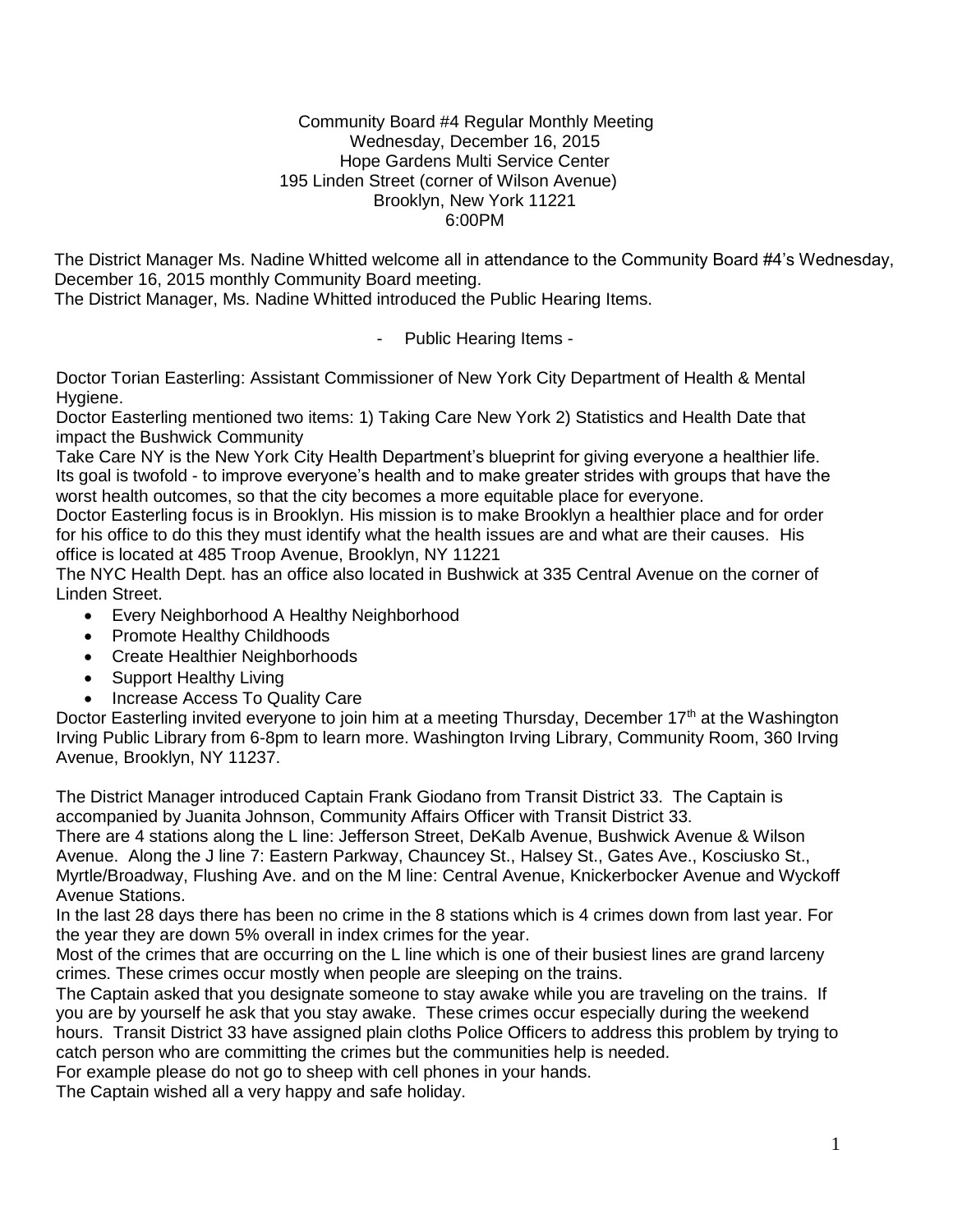The District Manager thanked the Captain Giodano for visiting the Community Board and for updating the board.

The District Manager introduced Deputy Inspector Max Tolentino to speak before the board. Deputy Inspector Max Tolentino, 83<sup>rd</sup> Pct. 480 Knickerbocker Avenue, Brooklyn, New York. The Deputy Inspector gave and update on the occurrences in the community. Deputy Inspector Max Tolentino, 83rd Pct.,

The Deputy Inspector said that Bushwick is in a great place presently. He has a great team working with him he stated.

Crime is down over 30% in every category. Rape is slightly up. There have been 17 shootings this year compared to 22 last year. 58 guns have been taken off the streets along with 90 people being arrested regarding it.

He wished everyone a happy/healthy and safe Holiday!!!

He asked for the community to get more involved because they need their eyes and ears. The programs that have been in place for the 2015 year will be in place for 2016. Any additional procedures that need to be added will be.

These are the Elected Officials and /or their representatives that attended the meeting with their respective address and telephone numbers.

- 1) Jacklyn Reyes Representing Assemblyman Eric Martin Dilan, 366 Cornelia Street, Brooklyn, NY 11237, 718-386-4576
- 2) Yanuski Rodriquez Representing the Brooklyn District Attorney Ken Thompson, 718-250-2565
- 3) Miguel Suarez Representing Senator Martin Malave Dilan, 573 Metropolitan Avenue, Brooklyn, NY 11211, 718-573-1726
- 4) Yamilky Crisostomo Representing the Borough President Eric Adams, 209 Joralemon Street, Brooklyn, NY 11201, 718-802-3809
- 5) Rachel Fuentes Representing Assemblywoman Maritza Davila, 249 Wilson Avenue, 718-443-1205
- 6) Celeste Leon Representing Councilmember Rafael Espinal

City, State or Federal Agency representatives introduced themselves and stated their respective address and telephone numbers.

- 1) Deputy Inspector Max Tolentino, 83<sup>rd</sup> Pct. 480 Knickerbocker Avenue
- 2) Det. Damarys Franco, 83rd Pct., 480 Knickerbocker Avenue, 718-574-1697
- 3) Captain Frank Giodano Transit District 33
- 4) Juanita Johnson, Community Affairs Office, Transit District 33

Nadine Whitted the District Manager thanked everyone for coming out and wished everyone Happy Holidays!!!!

## **Announcements:**

Kenneth P. Thompson, Kings County District Attorney: Immigrant Fraud Unit: Are you or someone you know an immigrant who has been the victim of fraud or a scam? If so, please contact the Kings County District Attorney's Office for help. Immigrant Fraud Unit Helpline 718-250-3333 or email them at [IFU@BrooklynDA.org.](mailto:IFU@BrooklynDA.org) Help is available in all languages.